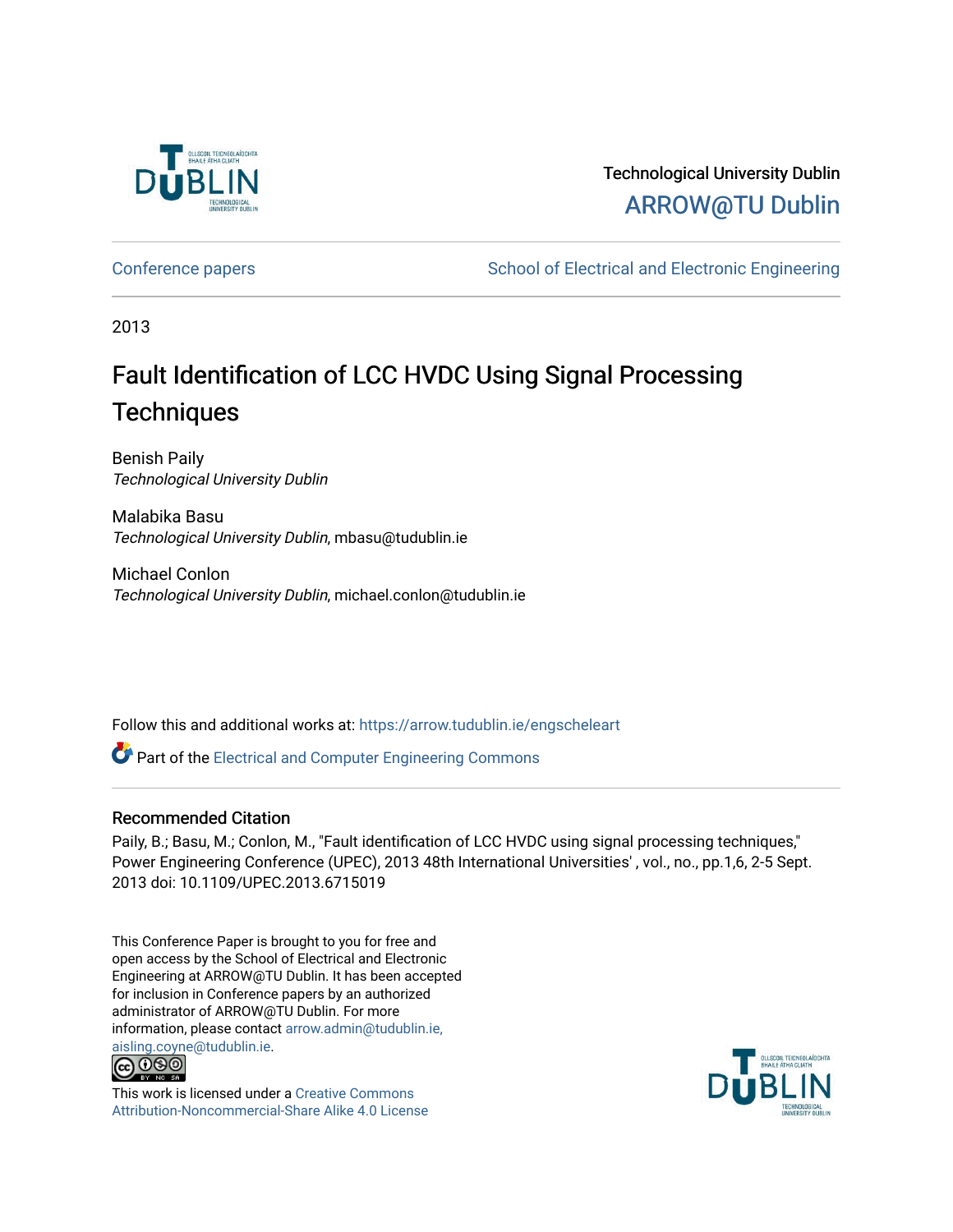# Fault Identification of LCC HVDC using Signal Processing Techniques

Benish Paily School of Electrical and Electronic Engineering Dublin Institute of Technology E-mail:benishkp@yahoo.com

Malabika Basu School of Electrical and Electronic Engineering Dublin Institute of Technology E-mail: mbasu@ieee.org

Michael Conlon School of Electrical and Electronic Engineering Dublin Institute of Technology E-mail: michael.conlon@dit.ie

*Abstract-* **Line commutated HVDC (LCC HVDC) technology has been in operation with a high level reliability and little maintenance requirements for more than 30 years. This technology plays an important role in particular in the wind energy industry. The current-source based or classical LCC-HVDC systems are being considered for buried cable transmission as well as overhead transmission. The fault analysis and protection of LCC-HVDC system is a very important aspect in terms of power system stability. This paper presents a comparative study of** *abc* **to** *dq0* **transformation, and wavelet transform-based analysis for the identification of faults in an LCC HVDC system.** 

*Index Terms***—abc to dq0 transform, fault analysis, fault detection, LCC HVDC, Matlab/Simulink, wavelet transform.** 

#### I. INTRODUCTION

HVDC transmission is expected to be used to transmit electricity generated from renewable power plants to urban areas. The global power transmission market (including HVDC) will amount to  $\epsilon$  5-9 billion per year in the next five years. The HVDC transmission market is expected to double within the next five years from a current  $\epsilon$  3 billion per year. Thus the demand for HVDC transmission is increasing rapidly. In the last 40 years, HVDC transmission links with a total capacity of 100 GW (equivalent to the capacity of 100 large power plants) were installed. Another 250 GW will be added in this decade alone [1].

 HVDC transmission can be based on two alternative technologies: Voltage Source Converter (VSC) using IGBTs and Line Commutated Converter (LCC) using thyristors. The LCC HVDC is a quite mature technology and it has been in operation for more than 30 years with little maintenance [2]. LCC technology is still being developed with the protection of the system attracting particular attention. The detection and fast clearance of faults are important for safe and optimal operation of power systems. Due to the integration of fast acting HVDC systems in ac power systems, it is necessary to detect, classify and clear the faults as fast as possible [3]. Fault identification in HVDC systems is a challenging process as it may not be possible to identify HVDC faults using pure frequency or time domain based methods [4-5]. The general faults that can occur in LCC HVDC are a) ac side faults b) dc side faults. The other faults which can appear in

978-1-4799-3254-2/13/\$31.00 ©IEEE

HVDC are (1) Converter station faults such as arc through, arc back and misfire (2) Commutation failure (3) Short circuits inside the converter units. In the case of current source converter HVDC, a fault on the ac side can lead to commutation failures which results in a collapse of the dc line voltage. Therefore, this technology is vulnerable to ac side faults. Moreover, current source converters require relatively strong ac sources and consume reactive power at every terminal location. To give better protection, the identification of the fault is very important. This paper discussed two different methods which are based on signal processing techniques to identify the faults accurately. The methods are discussed below.

#### *A. ABC to DQ0 transformation*

 The abc to dq0 transformations computes the direct axis, quadratic axis, and zero sequence quantities in a two-axis rotating reference frame for a three-phase sinusoidal signal. By using this transformation, the balanced three phase signal quantities are converting to two dc quantities. The following transformation is used:

$$
V_d = 2/3[V_a \sin \omega t + V_b \sin \left(\omega t - \frac{2\pi}{3}\right) + V_c \sin \left(\omega t + \frac{2\pi}{3}\right)]
$$
  
\n
$$
V_q = 2/3[V_a \cos \omega t + V_b \cos \left(\omega t - \frac{2\pi}{3}\right) + V_c \cos \left(\omega t + \frac{2\pi}{3}\right)]
$$
\n
$$
V_0 = 1/3[V_a + V_b + V_c]
$$
\n(1)

 This transformation is commonly used in three phase electrical machine models, where it is known as the Park transformation [6]. This transformation is applied into the fault analysis of a LCC HVDC system and shows how it is effective in detecting variations in the transformed quantities.

#### *B.**Wavelet transformation*

 The wavelet transform has the capability of analysing signals simultaneously in both the time and frequency domains. The wavelet transform is the mathematical theory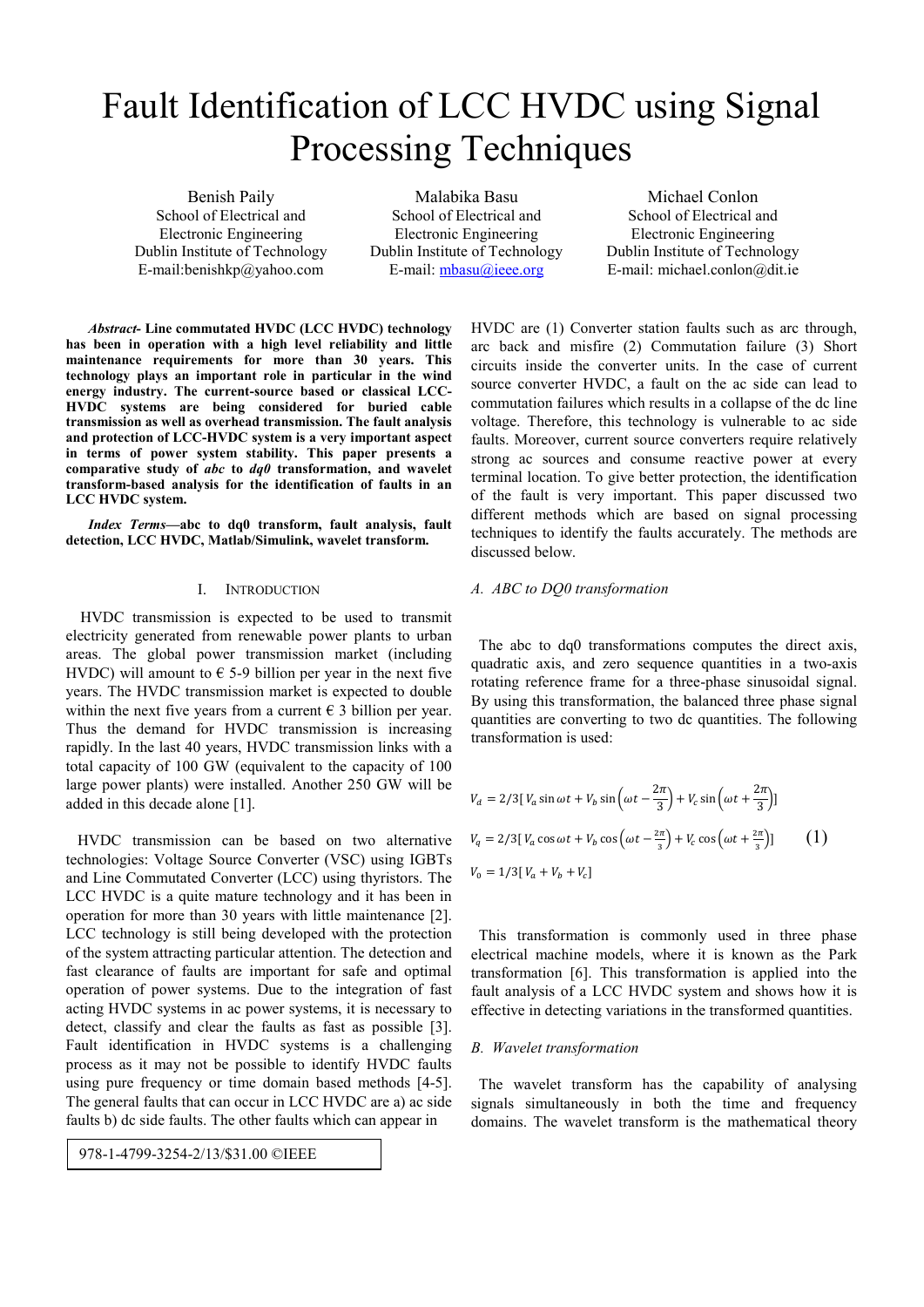associated with building a model for non-stationary signals using a family of wavelets. Wavelet analysis is the breaking up of a signal into shifted and scaled versions of the original (or mother) wavelet. Moreover, it can adjust analysis windows automatically according to frequency, namely, shorter windows for higher frequency and vice versa. A wavelet is a function  $\psi$  with a zero average value

$$
\int_{-\infty}^{+\infty} \varphi(t) dt = 0 \qquad (2)
$$

 The wavelet expansion set is not unique. There are many different wavelets systems that can be used effectively, but all seem to have the following three general characteristics [7-8].

- 1. A wavelet system is a set of *building* blocks to construct or represent a signal or function.
- The wavelet expansion gives a time-frequency *localization* of the signal.
- 3. The calculation of the coefficients from the signal can be done *efficiently*.

 Some of the common wavelets used in the power system studies are Meyer wavelet, Daubechies wavelet, Morlet wavelet and Mexican Hat wavelet. The purpose of this paper is to show how to detect exact transients of signal changes by using db4 wavelets.

#### II. SIMULATION MODEL

 A standard model of a LCC HVDC system has been simulated in the SIMULINK platform under the MATLAB environment. Fig. 1 shows the simulation model in which a 1000 MW (500 kV, 2kA) dc line is used to transmit power from a 500 kV, 5000MVA, and 60 Hz system to a 345 kV, 10000 MVA, and 50 Hz system. The dc line is 300km long and the ac systems are represented by damped L-R equivalents. DC faults are initiated from 0.7 to 0.75 seconds at various locations and ac faults are initiated from 0.7 to 0.8 seconds. The analysis is simulated for various faults such as dc faults at various locations and ac faults such as single line to ground fault (SLG), line to line fault (LL), double line to ground fault (DLG), and triple line (3L) fault at the side of rectifier of the system. The fault currents are analysed through two techniques identified above.



Fig. 1. Simulation model of HVDC transmission system

#### III. RESULTS AND DISCUSSIONS

#### *A. abc to dq0 analysis*

In this abc to dq0 analysis of the LCC system, three conditions can be considered which are normal operation, dc faults at various locations and different ac faults on the rectifier (or inverter) side.

For the purpose of analysis, only dc faults are applied at 50km, 100km, 150km, 200km and 250km with fault resistance  $0.001Ω$ . Whenever the fault is applied the input AC waveform of the rectifier is also affected which shows up in the current waveshapes. These can be detected by using the dq0 transformation of the current. From the experiment it is observed that the dq0 transformation will have significant effect on the values of the currents. The three phase base power of the system is 100 MVA and base voltage is 500 kV phase to phase. The system current shows in per unit/100MVA. In the normal case there is no dc fault in the system. For this condition the peak magnitude of the dq value is 12.38. To obtain the magnitude of dq of a set of three-phase voltage or current following equation (3) can be used.

$$
Magnitude of dq = \sqrt{Vq^2 + Vd^2} \tag{3}
$$

*Magnitude of dq* = 
$$
\sqrt{Iq^2 + Id^2}
$$

where  $V_d(I_a)$  or  $V_q(I_q)$  can be derived from (1). In the second case, a dc fault at 50 km from the rectifier side is initiated from 0.7 to 0.75second. The input ac waveform of the rectifier is affected which can be seen in Fig. 2(a). The peak magnitude of dq is 26.58 (approximately) and variations can be seen in Fig. 2(b). From the normal conditions, the peak magnitude is varied from 12.38 to 26.58 in unit value. The next case is a dc fault at 250 km which is initiated from 0.7 to 0.75 second from the rectifier side. The detection of the parameters is shown in Fig. 2(c). The peak value changes to 28.40 from its normal value.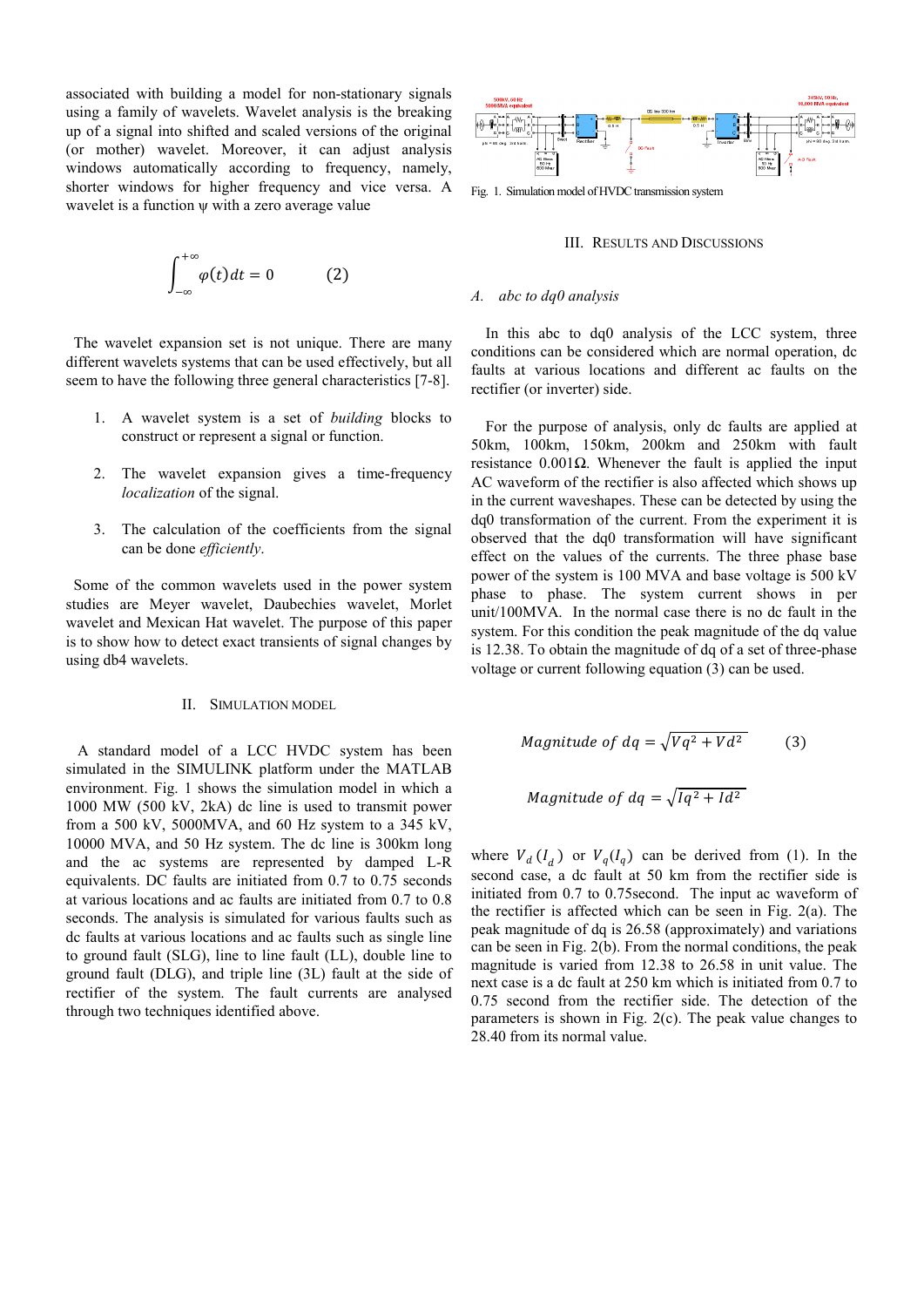

Fig. 2. Detection of dq0 transformation for dc fault at 50 km, 250km from rectifier side

 Table I shows the peak magnitude of the dq for a dc fault at 50km, 100km, 150km, 200km, 250km. DQ values changing to greater than 26 are indicative of a fault, but the accurate determination of the distance to the fault cannot be made with this method alone.

|                  | PEAK MAGNITUDE OF DO UNDER DC FAULTS |              |  |  |  |
|------------------|--------------------------------------|--------------|--|--|--|
| Parameter        | Distance (km)                        | DQ magnitude |  |  |  |
| Normal Operation |                                      | 12.38        |  |  |  |
|                  | 50                                   | 26.58        |  |  |  |
| DC Fault         | 100                                  | 27.48        |  |  |  |
|                  | 150                                  | 28.09        |  |  |  |
|                  | 200                                  | 28.18        |  |  |  |
|                  | 250                                  | 28.40        |  |  |  |

### TABLE I

#### *B. HVDC system subjected to ac faults*

In this section only ac faults at the rectifier are considered. The single line to ground fault (SLG), line to line fault (LL fault), double line to ground fault (DLG fault) and triple line (3L) fault are analysed. Whenever the ac fault is initiated, the ac line currents are changed. These variations can be detected by using dq0 transformation. Here, only three cases are reported for the purpose of explanation.

- *1)* Normal condition of the system
- *2)* Single line to ground fault (SLG) at rectifier side
- *3)* Double line to ground fault (DLG) at rectifier side

 In the normal case where there is no fault in the system, the actual input current passes through the dq0 transformation which is equal to 12.38 unit magnitude of current. In the second case when the single line to ground (SLG) fault is initiated at 0.7 to 0.8 second at the rectifier, the magnitude of the input ac current is increased from the normal value 12.38 unit to peak value 99.23 unit. This is shown in Fig. 3(a). In the third case when the double line to ground faults (DLG) is applied, the input current is increased from 12.38 unit to 144.95 unit which is shown in Fig. 3(b).



Fig. 3. Identification of SLG and DLG faults through dq0 transformation

 For the remaining two analyses, with the line to line fault the peak magnitude is increased from the normal value to 150.6 and for triple line to ground fault the peak magnitude is increased from the normal value to 223.18. The analysis shows that there is a significant change in the values of the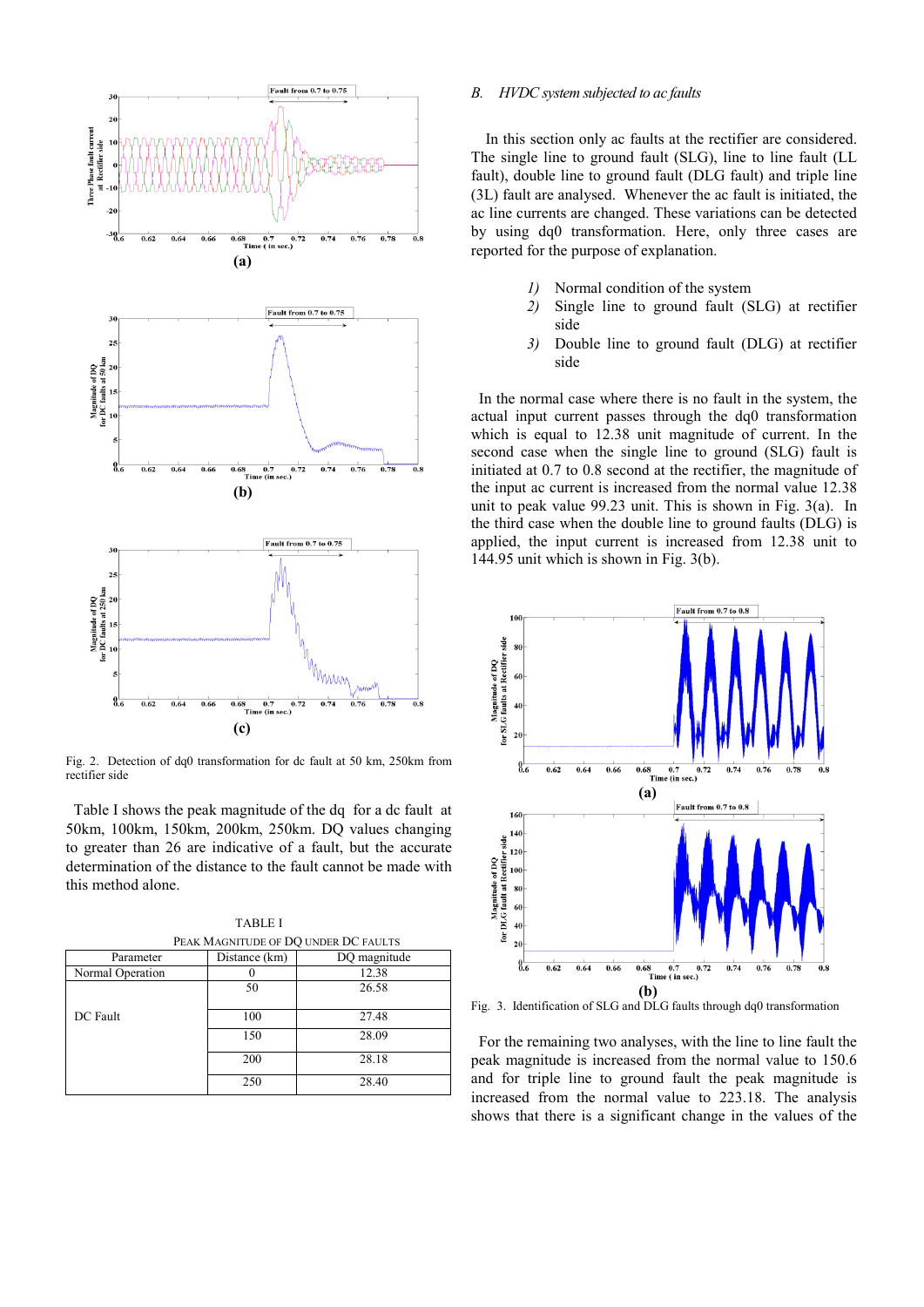dq0 transform parameters when the system is under the fault condition. Here, dq values changing to greater than 99 will be indicative of an ac side fault. The ac current values of the rectifier are used in this analysis as the input of the dq0 transformation and the fault resistance is 0.001 Ω. The peak magnitude of the current for various ac faults in terms of dq transformation is expressed in Table II below.

TABLE II PEAK MAGNITUDE OF DQ VALUES UNDER AC FAULTS AT RECTIFIER SIDE

| AC Faults at Rectifier side | Peak Magnitude of dq in |
|-----------------------------|-------------------------|
|                             | unit                    |
| No Fault                    | 12.38                   |
| Single line to ground fault | 99.23                   |
| Line to line fault          | 150.60                  |
| Double line to ground fault | 144.96                  |
| Triple line to ground fault | 223.18                  |

#### *C. Wavelet analysis in HVDC system*

 Transient signals in dynamic systems may undergo abrupt changes such as a jump, or a sharp change in the first or second derivatives. Fourier analysis usually cannot detect those events. The purpose of the following simulation is to show how analysis by wavelets can detect the exact instant when a signal changes by virtue of changes in the amplitude of the wavelet coefficients in various levels. In wavelet analysis, the *approximation coefficient* (cA) is the high-scale, low frequency components of the signal. The *details coefficient* (cD) is the low-scale, high frequency components. For the analysis of decomposition of signals, discrete wavelet db4 is used as a mother wavelet and  $5<sup>th</sup>$  level wavelet coefficients are plotted which clearly shows whether the line is under fault or not. In the experiment, detailed analysis has been done and here two cases are considered.

- *1)* DC fault at 50 km from rectifier side
- *2)* DC fault at 150 km from rectifier side

 Under normal condition the actual dc link current is considered as the input of the wavelet transform. After the processing it is observed that the variations of the wavelet coefficients from level one to level five are more or less the same. Even if the power varies from 50 to 100% the changes of the coefficients is not very significant. The absolute value of dc current coefficients variation is in between 0.06 to 0.09 when the system is under normal operation. In the first case, a dc fault is initiated at 50 km away from rectifier side. The fault time is from 0.7 to 0.75 second. Under this condition the variation of the actual dc line current is shown in Fig. 4(a). After the processing by wavelet transform in five levels the absolute maximum value of the dc current coefficients is 0.18. The  $5<sup>th</sup>$  level wavelet coefficients plot can be seen in Fig. 4(b). From this analysis it is clear the coefficients value varies from 0.09 to 0.18 which is clearly discriminated from normal operating condition. In the second case a dc side fault is initiated at 150 km away from the rectifier side. The fault time is the same as before. When the system experiences this fault the variation of actual dc line current is shown in Fig. 4(c). This dc line current is processed by the wavelet transform and it is observed that the absolute maximum value of the dc current coefficients is 0.67. The corresponding  $5<sup>th</sup>$ level coefficients plot can be seen in Fig. 4(d). From this analysis it is observed that the variation from the normal value of the coefficients is varied from 0.09 to absolute maximum value of 0.67.



Fig. 4. 5<sup>th</sup> level wavelet coefficients of dc current when system is subjected to dc faults at 50 km, 150 km from rectifier side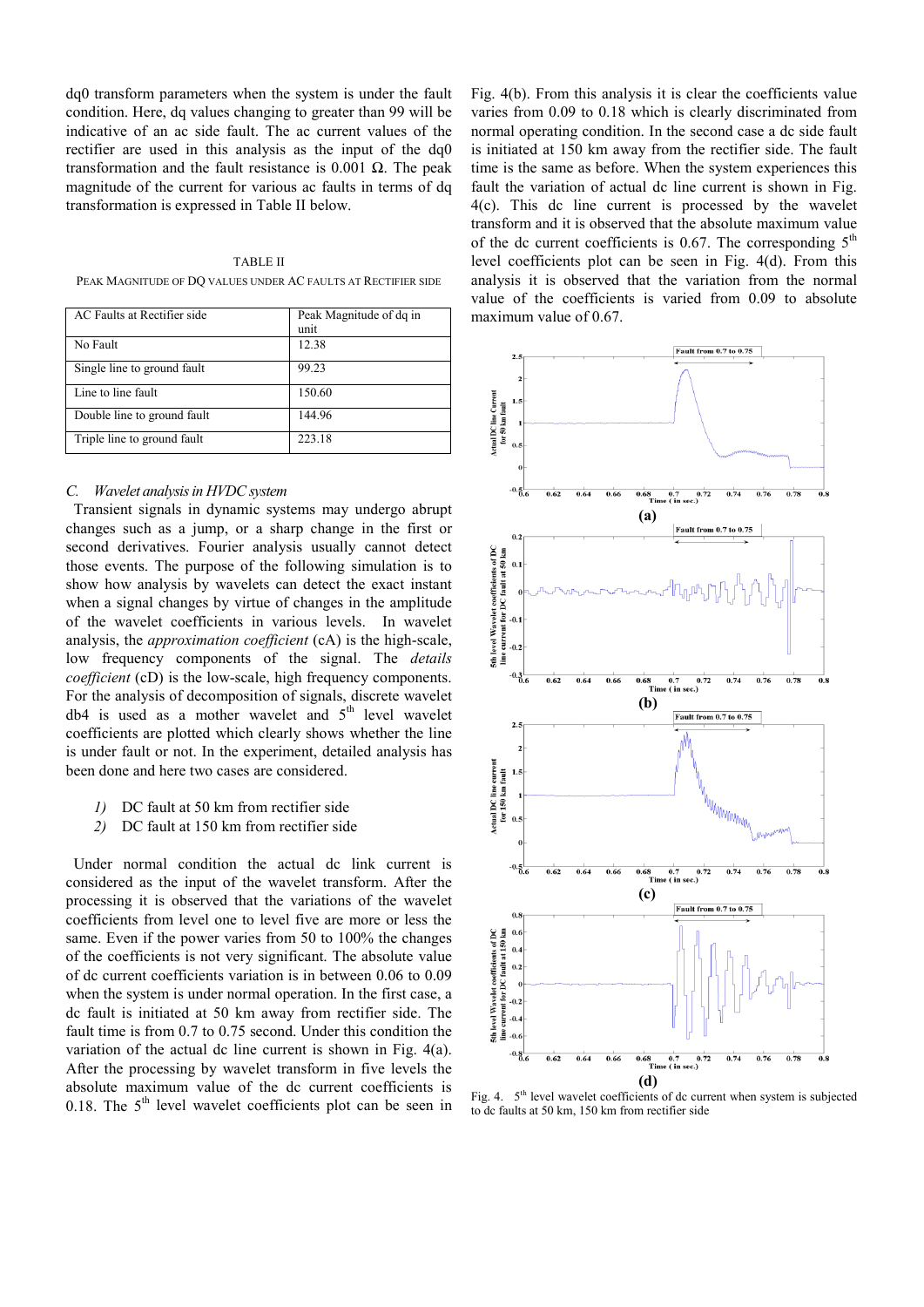Table III shows the absolute maximum value of the dc current wavelet coefficients in five levels. From this table it can be seen when the system experienced a fault at 100 km the maximum coefficients is 0.28 and when a dc fault is applied at 200 km, the wavelet maximum coefficients is 0.78. In the case of a fault at 250 km, the maximum value is 0.83. In the analysis it is observed that the wavelet transform has a capability to detect the distance of fault location in the system, but that is required to be correlated.

TABLE III ABSOLUTE MAXIMUM VALUE OF THE WAVELET COEFFICIENTS OF THE DC LINE CURRENT

| Absolute maximum value of five levels wavelet coefficients of dc line<br>current for de fault at various fault distances |           |      |      |      |      |      |
|--------------------------------------------------------------------------------------------------------------------------|-----------|------|------|------|------|------|
| DC Fault                                                                                                                 | Normal    | 50   | 100  | 150  | 200  | 250  |
|                                                                                                                          | Operation | km   | km   | km   | km   | km   |
| Max.<br>value of<br>wavelet<br>coefficie<br>nts in<br>five level                                                         | 0.09      | 0.18 | 0.28 | 0.67 | 0.78 | 0.83 |

#### *D. Wavelet transform in ac fault analysis*

 In this analysis, HVDC system experiences symmetrical and unsymmetrical faults like single line to ground (SLG), line to line (LL), double line to ground (DLG) and triple line fault (LLL). The following cases are considered.

- *1)* Single line to ground fault at rectifier side
- *2)* Line to line fault at rectifier side

 In the case of a single line to ground (SLG) fault which appears between 0.7 to 0.8 second, the actual dc line current is shown in Fig. 5(a). The corresponding wavelet coefficients of the dc line current in  $5<sup>th</sup>$  level can be seen in Fig. 5(b). The maximum coefficients value is around 0.35 and it is clearly discriminated from the normal value 0.09. In the second case a line to line fault is initiated at 0.7 to 0.8 second. Fig. 5(c) shows that the actual dc line current under this condition. The corresponding  $5<sup>th</sup>$  level absolute maximum value of dc line current coefficients is plotted in Fig. 5(d). From this analysis it is observed that the coefficient varies from the normal value of 0.09 to the maximum value of 0.43.



Fig. 5.  $5<sup>th</sup>$  level wavelet coefficients of dc line current when the system is subjected to SLG, and LL fault at the rectifier side

Table IV shows the absolute value of the  $5<sup>th</sup>$  level wavelet coefficients of the dc line current for various ac faults at the side of the rectifier. In the case of a double line to ground fault the maximum value is 0.25 and in a triple line (LLL) to ground fault, the maximum value is 0.41.